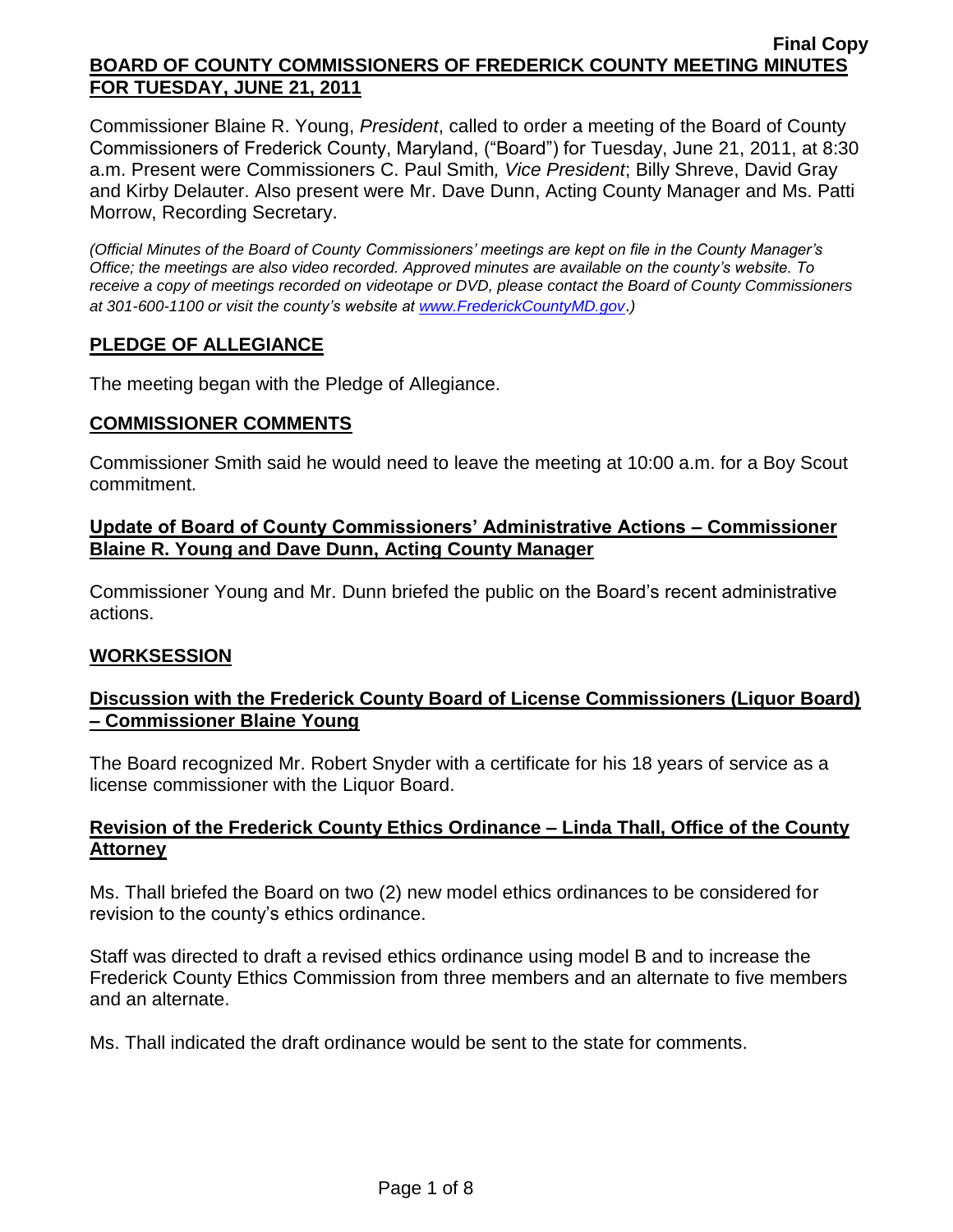## **PUBLIC HEARING**

# **Water and Sewer Plan Amendment Requests – Spring 2011 Cycle – Tim Goodfellow, Community Development Division**

A public hearing was held, as duly advertised, to consider amendments to the Frederick County Water and Sewer Plan.

Commissioner Young swore in all those who were testifying.

Mr. Goodfellow presented the spring 2011 cycle amendment requests.

**WS-11-01 - Community Development Division (Russell Holdings, LLC)**: Request reclassification of 10 acres from W-5 Dev./S-5 Dev. to W-3 Dev./S-3 Dev., Tax Map 86, Part of Parcel 175, west side MD 85, north of Wedgewood Boulevard.

Recommendation: Community Development Division (CDD) and Utilities and Solid Waste Management Division (DUSWM) recommended approval of W-5 Dev./S-5 Dev. to W-3 Dev./S-3 Dev. and the Frederick County Planning Commission (FcPc) found the request consistent with the Comprehensive Plan.

Mr. Ian Bartman, Esquire, Severn, O'Connor and Kresslein, commented on the request on behalf of the applicant, St. John's Properties.

There was no public comment.

Decision: Commissioner Smith moved to approve WS-11-01 Community Development Division (Russell Holdings, LLC) to reclassify 10 acres from W-5 Dev./S-5 Dev. to W-3 Dev./S-3 Dev., Tax Map 86, Part of Parcel 175, west side MD 85, north of Wedgewood Boulevard. Commissioner Gray seconded the motion that passed 5-0.

**WS-11-02 - City of Brunswick**: Request reclassification of 48 acres from S-4 Dev. to S-3 Dev., Tax Map 92, Parcel 2000, lot 1; portions of Tax Map 91, Parcel 23 and Tax Map 92, Parcel 29 on the south side of MD 17, Burkittsville Road, within the City of Brunswick:

Recommendation: CDD recommended approval of S-4 Dev. to S-3 Dev. and the FcPc found the request consistent with the 2007 Brunswick Master Plan. DUSWM had no recommendation because it was a municipal system.

Mr. Bruce Dell, City of Brunswick, commented on the request.

There was no public comment.

Decision: Commissioner Smith moved to approve WS-11-02, City of Brunswick to reclassify 48 acres from S-4 Dev. to S-3 Dev., Tax Map 92, Parcel 2000, lot 1; portions of Tax Map 91, Parcel 23 and Tax Map 92, Parcel 29 on the south side of MD 17, Burkittsville Road, within the City of Brunswick. Commissioner Gray seconded the motion that passed 5-0.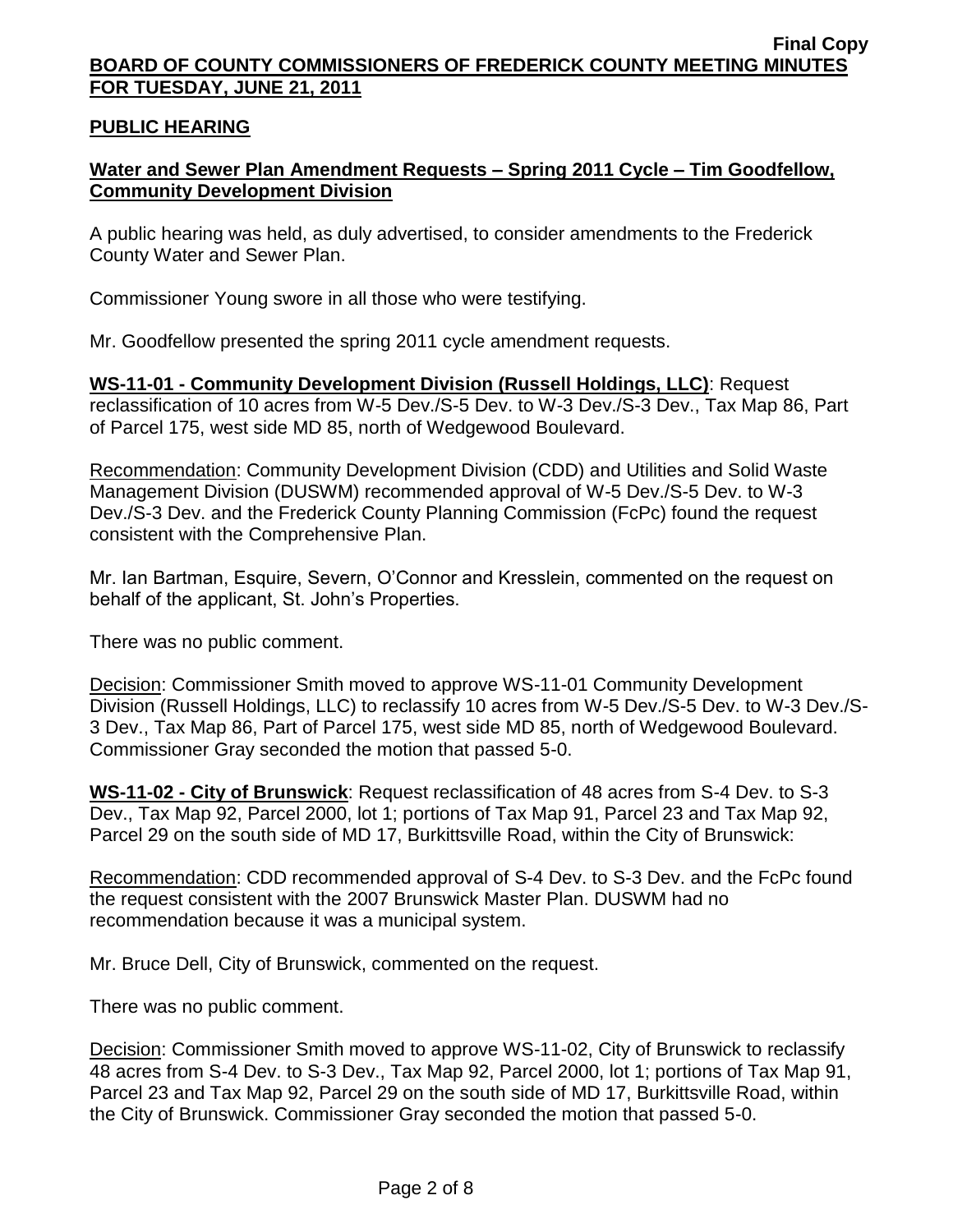**WS-11-03 - Oakdale Investments, LLC**: Request reclassification of 20 acres from W-4 Dev. to W-3 Dev., Tax Map 68, Parcel 36 and Parcel 162, Woodridge Phase IV in the Lake Linganore Planned Unit Development (PUD).

Recommendation: CDD and DUSWM recommended approval of W-4 Dev. to W-3 Dev. The FcPc found the request consistent with the Comprehensive Plan.

Mr. Jason Wiley, Elm Street Developers, commented on the request on behalf of the applicant.

There was no public comment.

Decision: Commissioner Smith moved to approve WS-11-03, Oakdale Investments, LLC to reclassify 20 acres from W-4 Dev. to W-3 Dev., Tax Map 68, Parcel 36 and Parcel 162, Woodridge Phase IV in the Lake Linganore PUD. Commissioner Gray seconded the motion that passed 5-0.

**WS-11-04 - RSB Holdings, LLC**: Request reclassification of 11.4 acres from S-5 Dev. to S-4 Dev.;14.5 acres from W-5 Dev. to W-4 Dev.; plus the addition of water tank and water treatment plant symbols on the water map, Tax Map 51, Parcel 19, Daysville Road and MD 550 in Libertytown.

Recommendation: CDD and DUSWM recommend approval of 11.4 acres from S-5 Dev. to S-4 Dev.; 14.5 acres from W-5 Dev. to W-4 Dev.; plus the addition of water tank and water treatment plant symbols on the water map. FcPc found the request to be consistent with the Comprehensive Plan.

There was no public comment.

Decision: Commissioner Smith moved to approve the reclassification of 11.4 acres from S-5 Dev. to S-4 Dev.;14.5 acres from W-5 Dev. to W-4 Dev.; plus the addition of a water tank and water treatment plant symbols on the water map, Tax Map 51, Parcel 19, Daysville Road and MD 550 in Libertytown. Commissioner Gray seconded the motion that passed 5-0.

# **AGENDA BRIEFING**

Staff reviewed with the Board the following item scheduled for a public hearing on Tuesday, June 30, 2011, at 10:00 a.m.

• Proposed Reissuance of Frederick County Bonds for Saint Thomas More Academy, Inc.

# **CONSENT AGENDA**

The following items were removed from the consent agenda: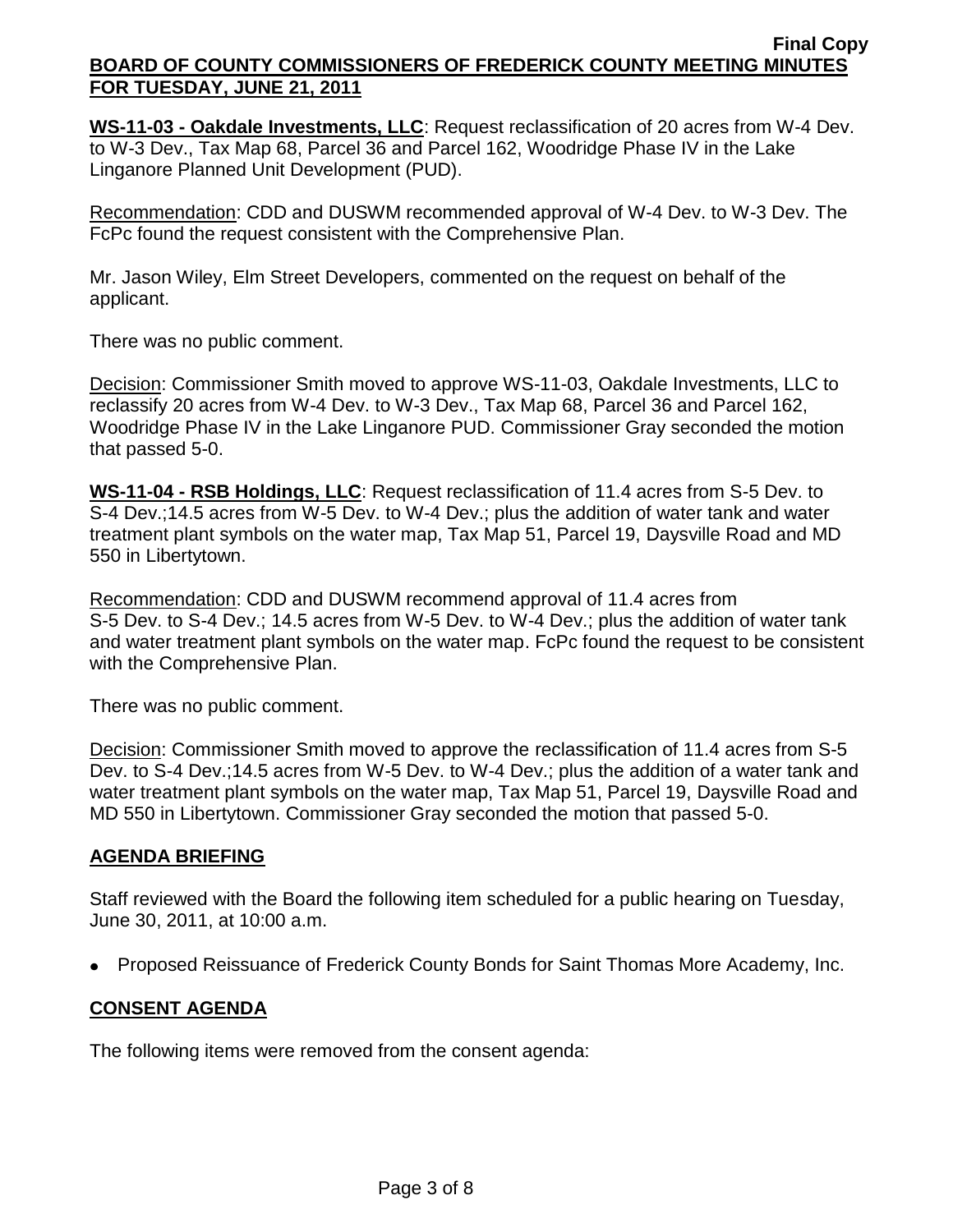# Bid Awards

- 1. Purchasing Memo #11-208 Replacement of Avaya Voice Equipment at Department of Social Services (Piggyback Contract) Award to: Carousel Industries Award amount: \$69,121.82
- 2. Purchasing Memo #11-209 Bid No. 11-36 Helically Corrugated Aluminum/Steel Pipe Award to: Chemung Supply Corporation Estimated award amount: \$51,336.60
- 3. Purchasing Memo #11-211 Legal Advisory Services for Retirement Benefit Plans Award to: Whiteford, Taylor and Preston LLP Estimated maximum contract amount: \$60,000.00

### Change Order

1. Bradford Estates Water Treatment Plant, Design Change Order No. 2 and Associated Budget Transfer – Robert Creighton, Utilities and Solid Waste Management Division

# **Grant**

1. Workforce Investment Act FY 2012 Grant Allocations – Laurie Holden, Citizens Services **Division** 

The following items were presented on the consent agenda:

### BID AWARDS

- 1. Purchasing Memo #11-203 Purchase and Installation of Video Surveillance Equipment for the New Citizens Care and Rehabilitation Center / Montevue Assisted Living (Piggyback Contract) Award to: Skyline Network Engineering, LLC Award amount: \$96,832.88
- 2. Purchasing Memo #11-207 Renewal of Residential Recycling and Waste Collection Services  $(1<sup>st</sup>$  of 5 renewal options) Award to: Allied Waste of North America, Inc. dba BFI Waste Services, LLC Estimated cost: \$3,435,031.00
- 3. Purchasing Memo #11-212 Health and Welfare Consulting and Related Services Award to: Bolton Partners, Inc. Estimated annual amount: \$53,000.00
- 4. Purchasing Memo #11-213 Investment Advisory Consulting Services Award to: Bolton Partners, Inc. Estimated maximum contract amount: \$170,000.00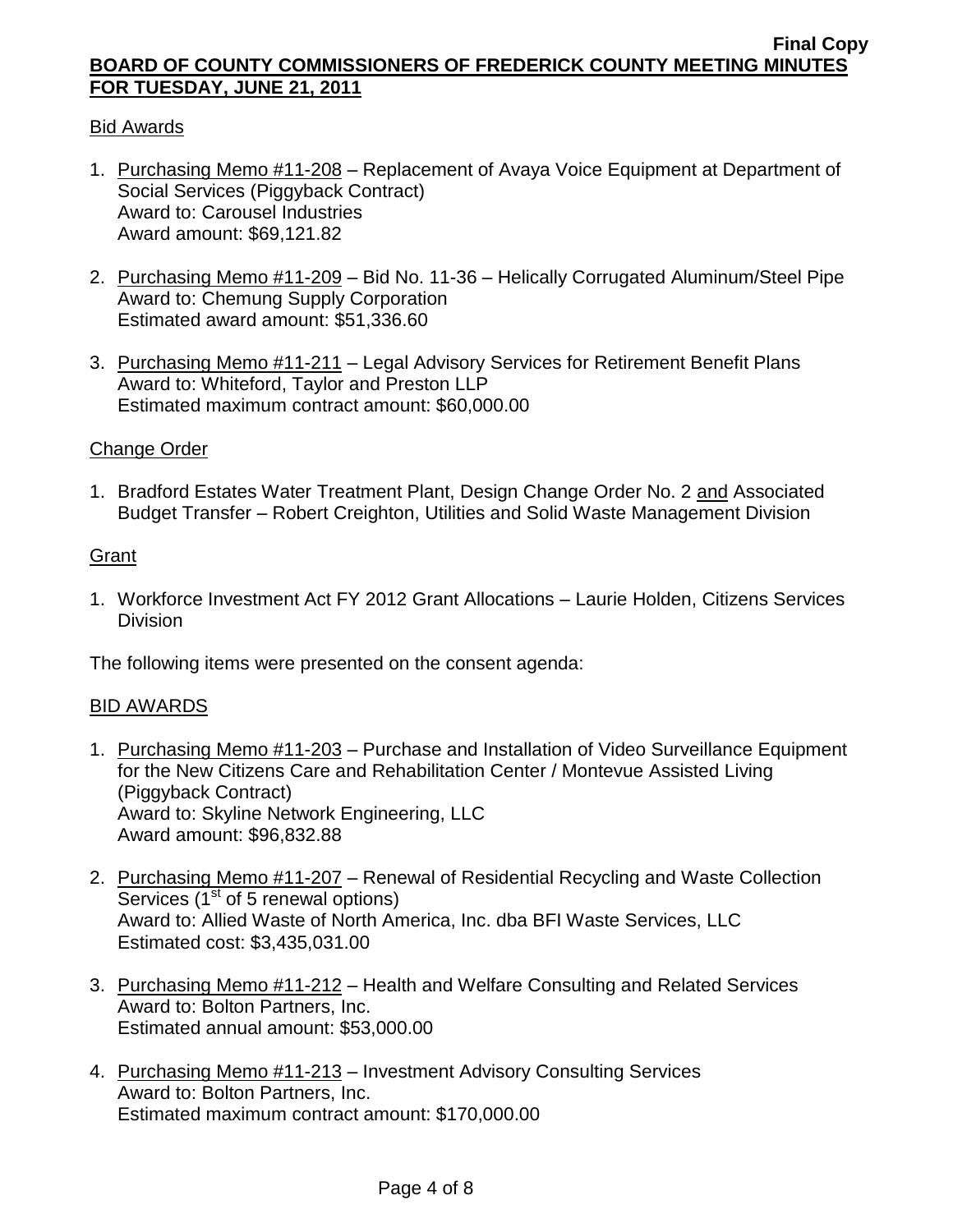# BUDGET TRANSFERS

- 1. #BT-11-177, Accounting and Finance Support, Utilities and Solid Waste Management **Division**
- 2. #BT-11-178, Water and Sewer, Utilities and Solid Waste Management Division
- 3. #BT-11-179, Accounting, Finance Division

# BOARD OF EDUCATION (BOE) SCHOOL CONSTRUCTION AMENDMENTS

- 1. #11-07 and BT-11-174
- 2. #11-08 No county budget transfer needed.
- 3. #11-09 and BT-11-175
- 4. #11-10 No county budget transfer needed.
- 5. #11-11 and BT-11-176

# GRANT

FFY 2012 Maryland Highway Safety Office Grant - Marty Gallagher, Sheriff's Office

Commissioner Smith moved to approve the consent agenda as amended. Commissioner Gray seconded the motion that passed 5-0.

### **ADMINISTRATIVE BUSINESS**

# **Bid Award - Purchasing Memo #11-203 – Purchase and Installation of Video Surveillance Equipment for the New Citizens Care and Rehabilitation Center / Montevue Assisted Living (Piggyback Contract) – Hal Good, Finance Division**

Ms. Leigh Fields, Interagency Information Technologies Division, commented on the purchase request.

Commissioner Gray moved to approve purchasing memo #11-203. Commissioner Shreve seconded the motion that passed 5-0.

# **Bid Award - Purchasing Memo #11-209 – Bid No. 11-36 – Helically Corrugated Aluminum/Steel Pipe – Hal Good, Finance Division**

Mr. Tom Meunier and Mr. Robert Shen, Public Works Division, commented on the purchase request.

Commissioner Shreve moved to approve Purchasing Memo #11-209. Commissioner Delauter seconded the motion that passed 5-0.

# **Bid Award - Purchasing Memo #11-211 – Legal Advisory Services for Retirement Benefit Plans – Hal Good, Finance Division**

Tracy Lobuts, Human Resources Division and Mike Gastley, Acting Assistant County Manager, commented on the request for legal advisory services for the retirement benefit plans.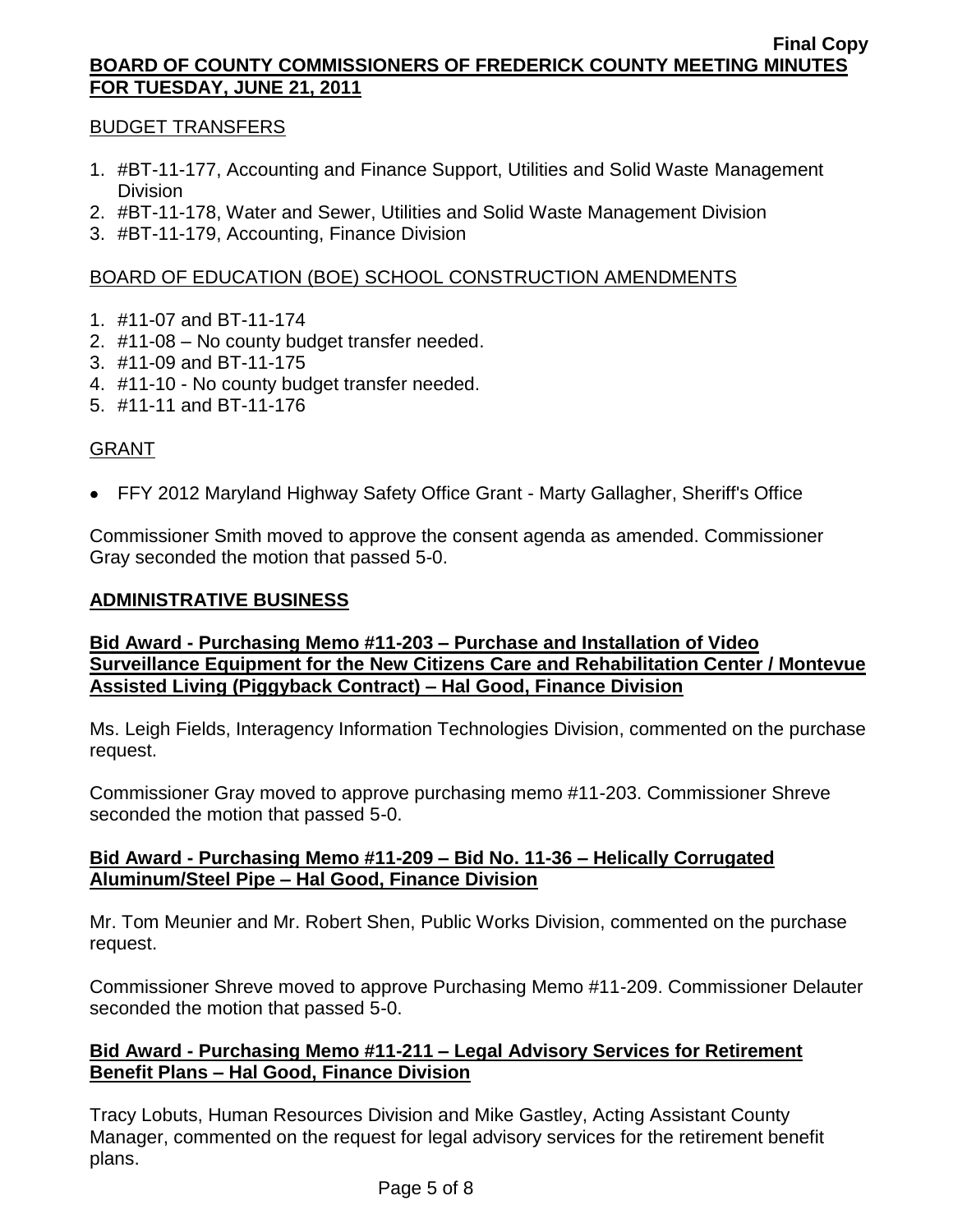Commissioner Delauter moved to send a request to the Frederick County Employees Retirement Committee to put out a Request for Proposal (RFP) for the services. Commissioner Shreve seconded the motion.

After some discussion, Commissioner Delauter withdrew his motion.

Commissioner Gray moved to approve the request as presented. Commissioner Smith seconded the motion that failed 2-3 with Commissioners Young, Shreve and Delauter opposed.

Commissioner Shreve moved to take the request for legal advisory services for the Frederick County Employees Retirement Benefit Plan out to bid and also offer an extension for 3-6 months to Whiteford, Taylor and Preston. Commissioner Young seconded the motion that passed 3-2 with Commissioners Smith and Gray opposed.

# **Workforce Investment Act FY 2012 Grant Allocations – Laurie Holden, Citizens Services Division**

Ms. Holden, Rose Davis and Dan Moats, Workforce Development Board (WDB), commented on the grant.

The Board requested the WDB look into other agencies that may provide the same workforce services.

Commissioner Smith moved to approve the grant as presented. Commissioner Gray seconded the motion that passed 4-0-1 with Commissioner Shreve abstained.

# **Frederick County Board of Appeals (BOA) Interviews**

Ms. Joyce Grossnickle, Office of the County Manager, discussed with the Board the interview process for BOA applicants.

The Board indicated they would interview all applicants on Thursday, June 30, 2011, beginning at 1:30 p.m.

# **Bradford Estates Water Treatment Plant, Design Change Order No. 2 and Associated Budget Transfer – Robert Creighton, Utilities and Solid Waste Management Division (DUSWM)**

Mr. Creighton and Mr. Rod Winebrenner, DUSWM, commented on the change order.

(Commissioner Smith left the meeting at 10:10 a.m.)

Commissioner Delauter moved to approve design change order no. 2 and the associated budget transfer. Commissioner Gray seconded the motion that passed 4-0 with Commissioner Smith absent.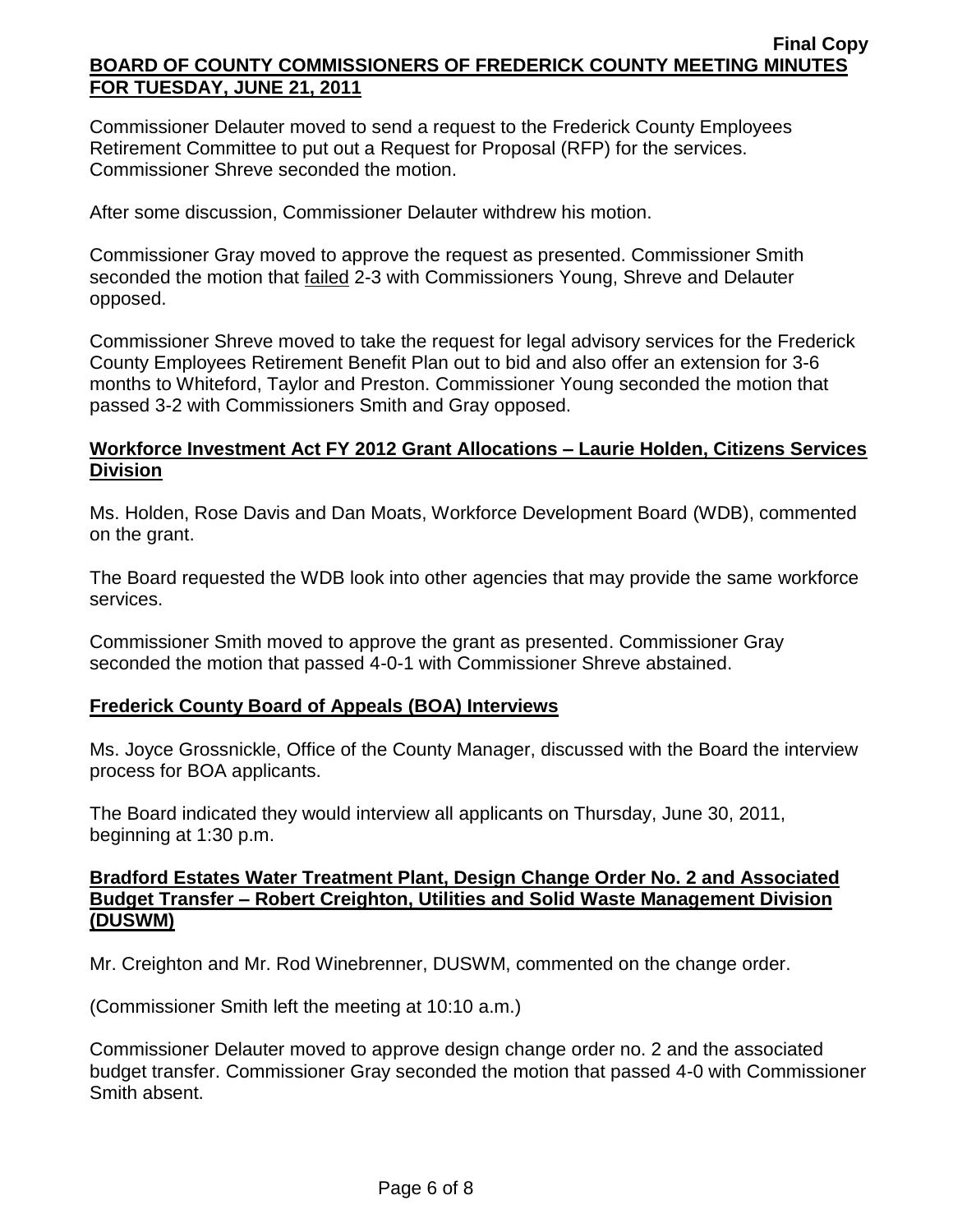## **Bid Award – Purchasing Memo #11-210, Code Messaging for the Relay of Daily Information and Incident Response Data (Sole Source) - Hal Good, Finance Division**

Mr. Good and Mr. Tom Owens, Fire and Rescue Services Division, commented on the purchasing request.

Commissioner Gray moved to approve the request. Commissioner Delauter seconded the motion that passed 4-0 with Commissioner Smith absent.

## **Winchester Hall Parking Lot Lease Renewal with Frederick County Historical Society – Wayne Roach, Management Services Division**

Mr. Austin Abraham, Management Services Division, commented on the lease.

It was noted that Ms. Heidi Campbell-Shoaf, Historical Society of Frederick County, was in the audience.

Commissioner Shreve moved to approve the lease renewal with the Historical Society of Frederick County. Commissioner Delauter seconded the motion that passed 4-0 with Commissioner Smith absent.

# **Adoption of the Frederick County Community College (FCC) FY 2012 Budget (Operating Budget, Auxiliary Budgets, Capital Budget and Capital Improvements Program) – Doug Browning, FCC**

Mr. Jerry Garbinski, FCC, also was present for the request.

Commissioner Gray moved to approve the adoption of the FCC FY 2012 budget. Commissioner Shreve seconded the motion that passed 4-0 with Commissioner Smith absent.

# **Update of Business Friendly Improvement Issues and Opportunities – Action Item List – Eric Soter and Gary Hessong, Community Development Division**

Mr. Soter and Mr. Hessong provided a status update on the progress of work initiated to improve the business climate in Frederick County pertaining to improvements in processes, procedures rules and regulations.

No action was taken on this item as it was informational.

# **Plat for Phase I of Monocacy Boulevard – Tom Meunier, Public Works Division**

Mr. Zach Kershner, The City of Frederick, requested Commissioner Young's signature on the plat for Phase I of Monocacy Boulevard, on behalf of The City of Frederick, in order to purchase a right-of-way for the Monocacy Boulevard project from a property owner located in the county.

Commissioner Gray moved to approve the signing of the plat by Commissioner Young. Commissioner Delauter seconded the motion that passed 4-0 with Commissioner Smith absent.